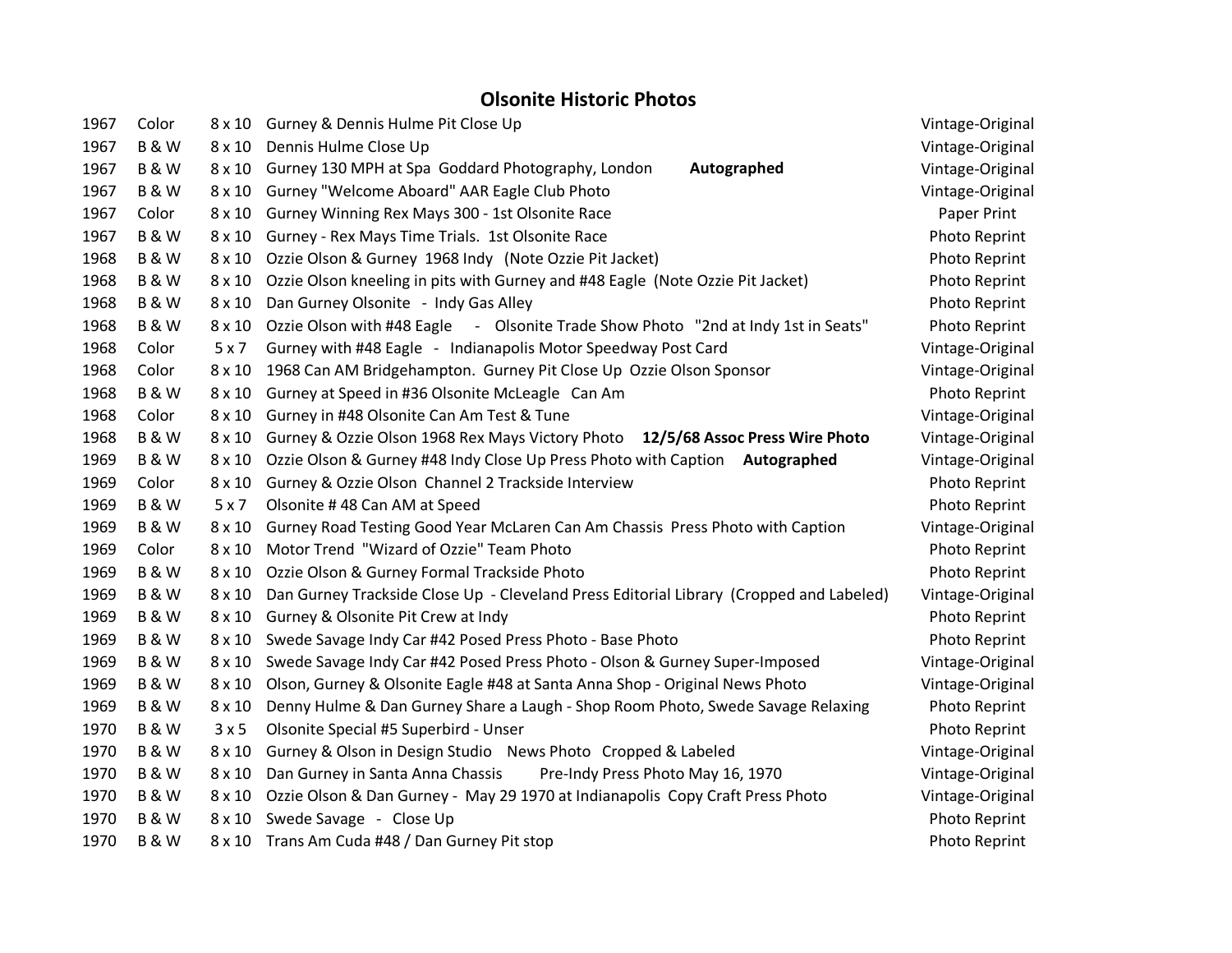| 1970 | <b>B&amp;W</b> |               | 8 x 10 Trans Am Cuda #48 / Dan Gurney Posed Press Photo                                  | Photo Reprint    |
|------|----------------|---------------|------------------------------------------------------------------------------------------|------------------|
| 1970 | <b>B&amp;W</b> | $8 \times 10$ | Swede Savage Olsonite Close Up                                                           | Photo Reprint    |
| 1970 | B&W            | $8 \times 10$ | Trans Am Cuda - Gurney at Riverside                                                      | Photo Reprint    |
| 1970 | <b>B&amp;W</b> | $8 \times 10$ | Dan Gurney Plymouth / AAR Trans Am Close Up                                              | Photo Reprint    |
| 1970 | Color          | $8 \times 10$ | Trans AM Cuda #48 at Lime Rock                                                           | Photo Reprint    |
| 1970 | Color          | $8 \times 10$ | AAR Cuda Transport Hauler - With Plymouth & Olsonite Sponsorship Logos                   | Photo Reprint    |
| 1970 | Color          | $8 \times 10$ | Ozzie Olson, Dan Gurney Confer Trackside                                                 | Photo Reprint    |
| 1970 | Color          | $8 \times 10$ | Ozzie Olson, Dan Gurney Walking Trackside                                                | Photo Reprint    |
| 1971 | <b>B&amp;W</b> | $8 \times 10$ | Gurney, Olson, Savage - Detroit News<br>Savage Image Re-run 6/73 and 7/3/73 Obituary     | Vintage-Original |
| 1971 | Color          | 3x5           | Bobby Unser / #2 Olsonite Eagle at Speed                                                 | Photo Reprint    |
| 1971 | Color          | $8 \times 10$ | Bobby Unser / #2 Olsonite Eagle Posing at Indy Autographed                               | Photo Reprint    |
| 1971 | Color          | $8 \times 10$ | Ozzie Olson / Bobby Unser / #2 Eagle In Indy Pits                                        | Photo Reprint    |
| 1971 | B&W            | $8 \times 10$ | Ozzie Olson / Bobby Unser / #2 Eagle Indy Qualifying Pit Photo With Captions.            | Vintage-Original |
| 1971 | <b>B&amp;W</b> | $8 \times 10$ | Jim Malloy in #42 Olsonite Eagle with Chief Mechanic, Haf Hafenden                       | Photo Reprint    |
| 1971 | <b>B&amp;W</b> | $8 \times 10$ | Jim Malloy in #42 Olsonite Eagle - 1971 Dodge Challenger Pace Car in Background          | Photo Reprint    |
| 1971 | <b>B&amp;W</b> | $8 \times 10$ | Jim Malloy Close Up                                                                      | Vintage-Original |
| 1971 | <b>B&amp;W</b> | $5 \times 10$ | Swede Savage / #42 Olsonite Eagle at Speed - Phoenix Raceway                             | Vintage-Original |
| 1971 | <b>B&amp;W</b> | $8 \times 10$ | #2 Olsonite Eagle - Pit Preparation                                                      | Vintage-Original |
| 1972 | Color          | $8 \times 10$ | #6 Olsonite Eagle Unfinished at AAR Shop - Santa Ana, CA Feb 1, 1972                     | Vintage-Original |
| 1972 | Color          | $8 \times 10$ | Ozzie Olson & Bobby Unser With Unfinished #6 Eagle at AAR Feb 1, 1972                    | Vintage-Original |
| 1972 | Color          | $8 \times 10$ | #6 Olsonite Eagle Unfinished at AAR Shop - Santa Ana Feb 1, 1972 Close Up                | Vintage-Original |
| 1972 | <b>B&amp;W</b> | $7 \times 10$ | Gurney & Unser - Fastest Lap in Indy 500 History May 11, 1972 AP Wire Photo              | Vintage-Original |
| 1972 | <b>B&amp;W</b> | $8 \times 10$ | Bobby Unser in Record Breaking Olsonite Eagle - Copy Craft Press Photo                   | Vintage-Original |
| 1972 | <b>B&amp;W</b> | $8 \times 10$ | #6 Olsonite Eagle / Gasoline Alley Tech Inspection - May 27, 1972 Assoc Press Wire Photo | Vintage-Original |
| 1972 | <b>B&amp;W</b> | $8 \times 10$ | 1972 Indy 500 Pole Position Photo / Bobby Unser in #6 Olsonite Eagle                     | Photo Reprint    |
| 1972 | Color          | $8 \times 10$ | 1972 Pole Sitters and their Cars - Unser, Revson and Donahue                             | Photo Reprint    |
| 1972 | <b>B&amp;W</b> | $8 \times 10$ | Unser and Gurney Confer in the Pits - Copy Craft Olsonite Press Photo                    | Vintage-Original |
| 1972 | <b>B&amp;W</b> | $8 \times 10$ | Gurney & Unser Winning Finish at Phoenix - Copy Craft Olsonite Press Photo               | Vintage-Original |
| 1972 | <b>B&amp;W</b> | $8 \times 10$ | Unser at Speed in Record Breaking #6 Olsonite Eagle - Copy Craft Olsonite Press Photo    | Vintage-Original |
| 1972 | <b>B&amp;W</b> | $8 \times 10$ | Olson, Unser, Wayne Leary Pole Position Pose - 1972 Indy Motor Speedway Official Photo   | Vintage-Original |
| 1972 | <b>B&amp;W</b> | $8 \times 10$ | Bobby Unser Signals Jerry Grant "Cool It" at Indy.<br>May 27, 1972 U.P.I Photo/Story     | Vintage-Original |
| 1972 | <b>B&amp;W</b> | 6x9           | Jerry Grant - Pit Stop Violation Photo and Caption<br>May 28, 1972 AP Wire Photo         | Vintage-Original |
| 1972 | <b>B&amp;W</b> | $8 \times 10$ | Jerry Grant June 7, 1972 Close Up - Indy Appeal Photo with Story                         | Vintage-Original |
| 1972 | <b>B&amp;W</b> | $8 \times 10$ | Bobby Unser / Eagle #6 at Trenton 200. Copy Craft Olsonite Press Photo                   | Vintage-Original |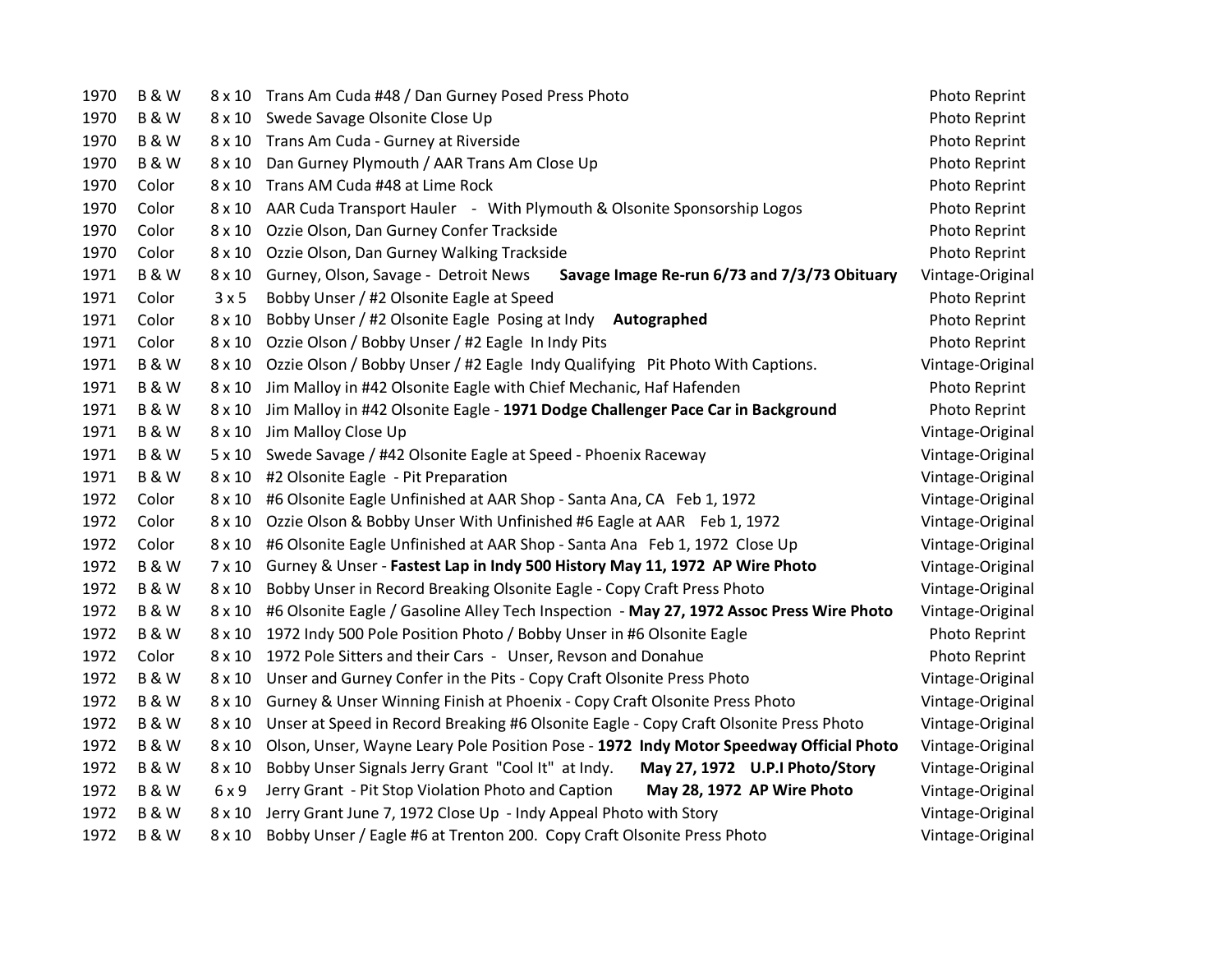| 1972 | <b>B&amp;W</b> |               | 8 x 10 Unser & Gurney Handshake Aug 27, 1972 Associate Press Wire Photo / Story         | Vintage-Original |
|------|----------------|---------------|-----------------------------------------------------------------------------------------|------------------|
| 1972 | <b>B&amp;W</b> | 8 x 10        | Jerry Grant 1st 200 MPH Lap Sep. 1972 at Ontario - "Purple Olsonite Eagle"              | Vintage-Original |
| 1972 | Color          | $8 \times 10$ | Jerry Grant 1st 200 MPH Lap - Ozzie Olson, Gurney and AAR Team Photo                    | Photo Reprint    |
| 1972 | Color          | $8 \times 10$ | Grant, Olson, Gurney and Unser at Ontario - "Record Holders" Color Press Photo          | Vintage-Original |
| 1972 | <b>B&amp;W</b> | $8 \times 10$ | Jerry Grant #48 Olsonite Eagle "1st 200 MPH Lap"<br>Autographed                         | Photo Reprint    |
| 1972 | <b>B&amp;W</b> | $8 \times 10$ | Ozzie Olson & Bobby Unser Pose Trackside. Swedish Crucible Steel Press Photo            | Vintage-Original |
| 1972 | Color          | $8 \times 10$ | Ozzie Olson - Owner with Unser and #6 Olsonite Eagle Posed                              | Photo Reprint    |
| 1973 | <b>B&amp;W</b> | $8 \times 10$ | Ozzie Olson & Bobby Unser - World Record Holder Photo -Olsonite Press Photo             | Vintage-Original |
| 1973 | <b>B&amp;W</b> | $8 \times 10$ | Three Olsonite Eagles & Crews. Unser, Grant & Dallenbach Cars. Press Photo With Caption | Vintage-Original |
| 1973 | <b>B&amp;W</b> | $8 \times 10$ | Wally Dallenbach Sr Poses With #62 Eagle at Indy Autographed                            | Vintage-Original |
| 1973 | <b>B&amp;W</b> | $8 \times 10$ | Olsonite Eagle #8 with Unser "World Record Holder" Press Photo                          | Vintage-Original |
| 1973 | <b>B&amp;W</b> | $8 \times 10$ | Grant #48, Unser #8 Pose with Dan Gurney Trackside - 200 MPH Press Photo                | Vintage-Original |
| 1973 | <b>B&amp;W</b> | $8 \times 10$ | Crew Chief Wayne Leary Poses with Unser - Olsonite Press Photo with Caption             | Vintage-Original |
| 1973 | <b>B&amp;W</b> | $8 \times 10$ | Wayne Leary & Unser Testing at Indianapolis - Olsonite Press Photo with Caption         | Vintage-Original |
| 1973 | <b>B&amp;W</b> | $8 \times 10$ | Engine Man John Miller & Unser Testing at Indianapolis - Olsonite Press Photo           | Vintage-Original |
| 1973 | <b>B&amp;W</b> | $8 \times 10$ | Dan Gurney & Unser Testing at Indianapolis - Olsonite Press Photo                       | Vintage-Original |
| 1973 | <b>B&amp;W</b> | $8 \times 10$ | Chief Mechanic "Haf" Haffenden & Jerry Grant Practice at Indianapolis - Press Photo     | Vintage-Original |
| 1973 | <b>B&amp;W</b> | $8 \times 10$ | Bobby Unser / #8 Eagle Qualifying Lap - Olsonite Press Photo with Caption               | Vintage-Original |
| 1973 | <b>B&amp;W</b> | $8 \times 10$ | Bobby Unser Driver Close Up - Olsonite Press Photo with Caption                         | Vintage-Original |
| 1973 | <b>B&amp;W</b> | $8 \times 10$ | Jerry Grant Driver Close Up - Olsonite Press Photo with Caption                         | Vintage-Original |
| 1973 | <b>B&amp;W</b> | $8 \times 10$ | Wally Dallenbach Driver Close Up Photo - Autographed                                    | Vintage-Original |
| 1973 | <b>B&amp;W</b> | $8 \times 10$ | Wally Dallenbach / #62 Olsonite Eagle Trackside                                         | Paper Print      |
| 1973 | <b>B&amp;W</b> | $8 \times 10$ | Jerry Grant seated in #48 Olsonite Eagle at Indy - Olsonite Press Photo with Caption    | Vintage-Original |
| 1973 | <b>B&amp;W</b> | $8 \times 10$ | Unser / Eagle #8 1973 Michigan 200 - Cropped & Captioned Detroit News July 13, 1973     | Vintage-Original |
| 1973 | Color          | $8 \times 10$ | Jerry Grant in #48 Eagle at Indy - Autographed                                          | Photo Reprint    |
| 1973 | Color          | $8 \times 10$ | Dan Gurney, Bobby Unser with #8 Eagle - Autographed                                     | Paper Print      |
| 1973 | Color          | $8 \times 10$ | Olsonite Pit Area - In the Rain                                                         | Photo Reprint    |
| 1973 | Color          | $8 \times 10$ | Grant & Dallenbach Pit Areas - Sun Coming Back Out                                      | Photo Reprint    |
| 1974 | <b>B&amp;W</b> | $8 \times 10$ | Unser Leads Foyt at California 500 Ontario - Mar 10, 1974 U.P.I. Photo / Story          | Vintage-Original |
| 1974 | <b>B&amp;W</b> | $8 \times 10$ | Tony Hulman, Ozzie Olson, Dan Gurney & Bobby Unser Celebrating Win at Ontario           | Photo Reprint    |
| 1974 | <b>B&amp;W</b> | $8 \times 10$ | Ozzie Olson & Unser - Press Photo - Cropped by News Paper                               | Vintage-Original |
| 1974 | <b>B&amp;W</b> | $8 \times 10$ | Bobby Unser / #48 Eagle Olsonite Press Photo With Caption                               | Vintage-Original |
| 1974 | <b>B&amp;W</b> | $8 \times 10$ | Team Captain Gurney and Driver Bobby Unser Pose Trackside - Olsonite Press Photo        | Vintage-Original |
| 1974 | Color          | 8 x 10        | Bobby Unser / #48 Olsonite Eagle Indy Pit-Stop Photo                                    | Photo Reprint    |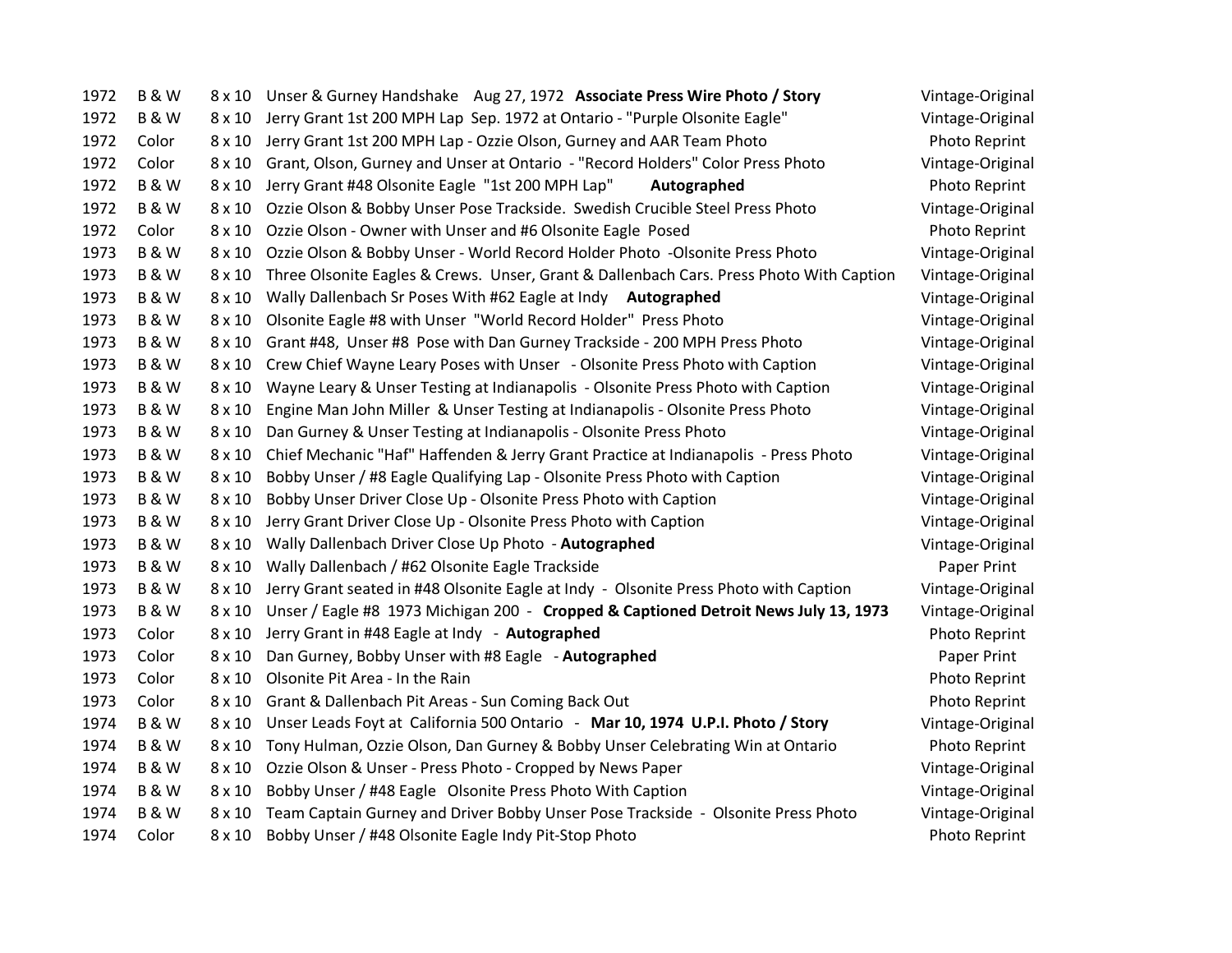|      | 1974 B & W       | 8 x 10 Olson, Unser & Gurney Pose Trackside - Ozzie Olson wearing Olsonite Gold Crest         | <b>Photo Reprint</b> |
|------|------------------|-----------------------------------------------------------------------------------------------|----------------------|
| 1974 | 8 & W            | 8 x 10 Ozzie Olson & Bobby Unser Pose with Triple Crown Trophy                                | <b>Photo Reprint</b> |
| 1974 | Color            | 5 x 9 California 500 Winners Circle - Bobby Unser and Crew. Jorgensen Steel Post Card 5 / 74  | Vintage-Original     |
|      | 1974 B & W       | 8 x 10 Ozzie Olson & Dan Gurney Press Photo - "Olson Quits Racing" Story Nov 28, 1974         | Vintage-Original     |
|      | 1975 B & W       | 8 x 10 Jorgensen Eagle #48 Press Photo - Autographed by Unser, Gurney and Team Members        | Vintage-Original     |
| 1999 | <b>B &amp; W</b> | 5 x 9 Olsonite Co. Limited Edition Poster Narrative - "The Olsonite Eagle Creating Tradition" | Vintage-Original     |

## **People & Celebrities**

| <b>B&amp;W</b>                  | Mrs. Oscar L Olson Modeling Photo Dec 1, 1958                                      | Vintage-Original                                                                             |
|---------------------------------|------------------------------------------------------------------------------------|----------------------------------------------------------------------------------------------|
| <b>B&amp;W</b><br>$8 \times 10$ | Mr. & Mrs. Oscar Olson Formal Beau Nash Ball. Detroit News Photo Dec 6, 1958       | Vintage-Original                                                                             |
| <b>B&amp;W</b><br>8 x 10        | Ozzie Olson & Son Nels - Detroit Lions Owner Detroit News Nov 11, 1960             | Vintage-Original                                                                             |
| 8 x 10                          | James Chapman, Ozzie Olson, Chapman's Son Trackside                                | Photo-Reprint                                                                                |
| <b>B&amp;W</b><br>8 x 10        | Ozzie & Jean Olson in the Stands - Arizona Speedway                                | Vintage-Original                                                                             |
| <b>B&amp;W</b><br>8 x 10        | John Wayne & Ozzie Olson - Ontario Motor Speedway                                  | Photo-Reprint                                                                                |
| <b>B&amp;W</b><br>$8 \times 10$ | John Wayne, Scott Carpenter, Ozzie Olson & Swede Savage - At Ontario               | Photo-Reprint                                                                                |
|                                 |                                                                                    | Photo-Reprint                                                                                |
| <b>B&amp;W</b><br>8 x 10        | Tom Dailey, Ozzie Olson & Bobby Unser at Indy Autographed                          | Photo-Reprint                                                                                |
| <b>B&amp;W</b>                  | Bill Gerhard, Ozzie Olson & Bobby Unser Detroit Free Press May 23, 1973            | Vintage-Original                                                                             |
| <b>B&amp;W</b>                  | Ozzie & Jean Olson Formal "Olsonite Eagle" Photo Detroit News May 1, 1974          | Vintage-Original                                                                             |
| <b>B&amp;W</b><br>8 x 10        | Ozzie & Jean Formal Christmas Photo at Home Detroit News<br>Nov 29, 1979           | Vintage-Original                                                                             |
| <b>B&amp;W</b><br>8 x 10        | <b>Fred &amp; June MacMurray</b> with Ozzie & Jean Olson Beverly Hills Nov 6, 1983 | Vintage-Original                                                                             |
| <b>B&amp;W</b><br>5 x 7         | Oscar L Olson - Individual Press Photo with Enclosed Letter (See Below)            | Vintage-Original                                                                             |
| ****                            | James P Chapman, Inc Letter to The Detroit News - Signed By James Chapman          | Vintage-Original                                                                             |
| ****                            | (Chapman sent this letter to guide what would be printed upon Ozzie Olson's death) |                                                                                              |
|                                 |                                                                                    | 8 x 10<br>8 x 10 Paul Newman, Ozzie Olson & Bobby Unser Trackside<br>$8 \times 10$<br>8 x 10 |

## **Olsonite's AAR Cuda - Vintage Photos**

| 1970 | <b>B&amp;W</b>   | 8 x 10 Olsonite World Headquarters Destroyed by Fire May 23, 1970 (During Indy Time Trials) | Photo-Reprint |
|------|------------------|---------------------------------------------------------------------------------------------|---------------|
| 1970 | <b>B &amp; W</b> | 8 x 10 Swedish Crucible Steel - Building Section Fire Ruins                                 | Photo-Reprint |
| 1970 | <b>B &amp; W</b> | 8 x 10 Olsonite Corporate Vehicles In Fire Damaged Garage (Caddy, Imperial, Camaro & AAR)   | Photo-Reprint |
| 1970 | <b>B &amp; W</b> | 8 x 10 Olsonite's AAR Cuda - Driver Side Shot<br>Covered with Smoke and Ash                 | Photo-Reprint |
| 1970 | <b>B &amp; W</b> | 8 x 10 Olsonite's AAR Cuda - Rear Close Up<br>Melted Spoiler, Cover with Smoke and Ash      | Photo-Reprint |
| 1970 | <b>B &amp; W</b> | 8 x 10 Cadillac Eldorado, Plymouth AAR Cuda, Chrysler Imperial Pulled from the Building     | Photo-Reprint |
| 1970 | Color            | 8 x 10 Olsonite's AAR Cuda - Close Up<br>Cleaned up after the Fire                          | Photo-Reprint |
| 1971 | Color            | 8 x 8 Olsonite's AAR Cuda - Right Rear Shot On the Street at Grosse Pointe, MI 8 x 8        | Photo-Reprint |
|      |                  |                                                                                             |               |